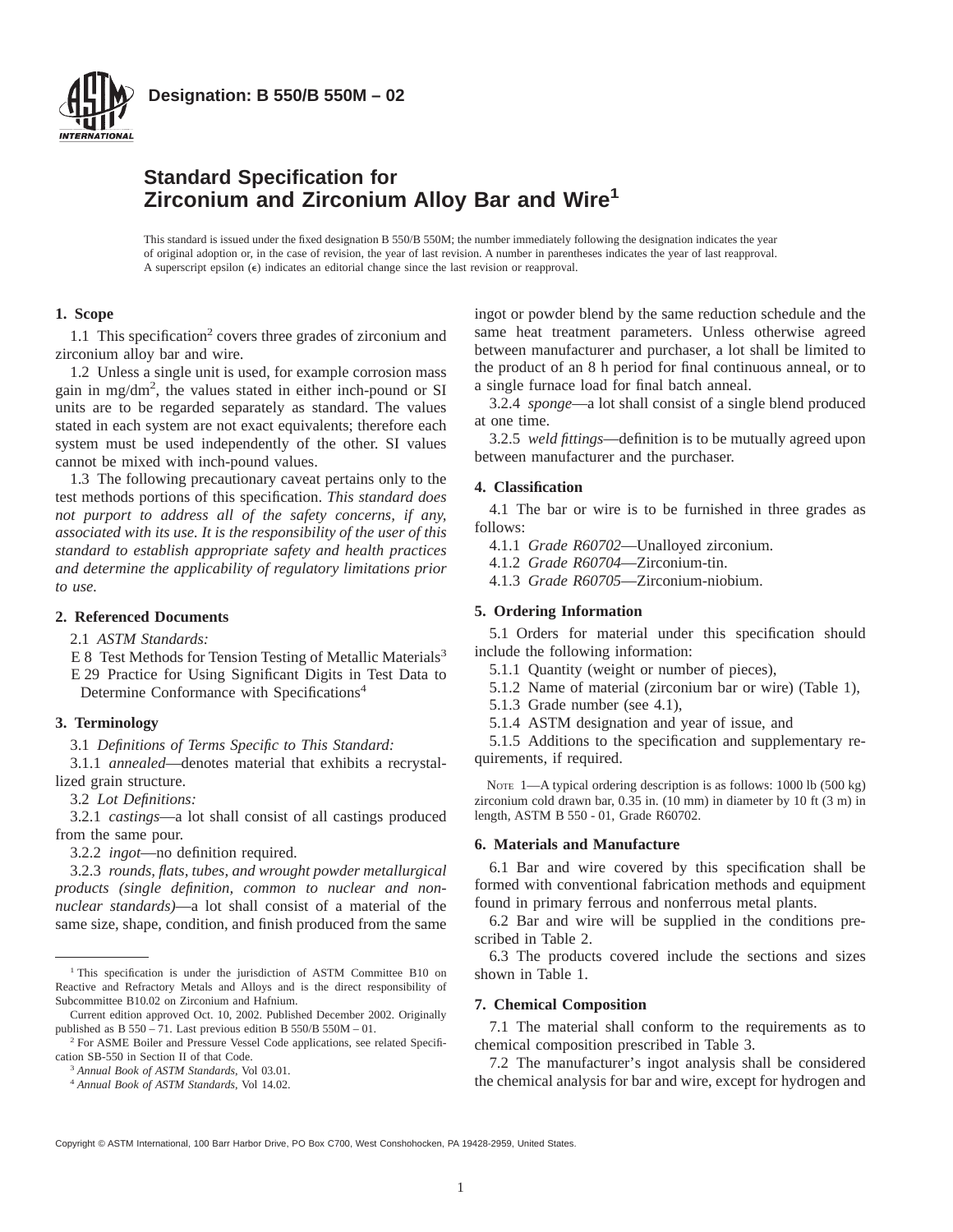

**TABLE 1 Product Sections and Size**

| Product | Section                                                                   | Size                                                                                                                                                                              |
|---------|---------------------------------------------------------------------------|-----------------------------------------------------------------------------------------------------------------------------------------------------------------------------------|
| Bars:   | Hot-finished round, squares, octagons, and hexagons<br>Hot-finished flats | $\frac{1}{4}$ in. (6.4 mm) and over in diameter or size<br>$\frac{1}{4}$ in. (6.4 mm) to 10 in. (250 mm), incl, in width, and $\frac{1}{8}$<br>in. (3.2 mm) and over in thickness |
|         | Cold-finished rounds, squares, octagons, hexagons, and<br>shapes          | Over $\frac{1}{2}$ in. (13 mm) in diameter or size <sup>A</sup>                                                                                                                   |
|         | Cold-finished flats                                                       | $\frac{3}{6}$ in. (9.5 mm) and over in width, $\frac{3}{6}$ and $\frac{1}{6}$ in. (3.2 mm)<br>and over in thickness <sup><math>C</math></sup>                                     |
| Wire:   | Cold-finished rounds, squares, octagons, hexagons, and<br>shapes          | $1/2$ in. (13 mm) and under in diameter or size                                                                                                                                   |
|         | Cold-finished flats                                                       | $\frac{1}{16}$ in. (1.6 mm) to under $\frac{3}{6}$ in. (9.5 mm) in width, and<br>0.010 in. (.25 mm) to under 3/16 in. (4.8 mm) in<br>thickness                                    |

 $A$ Sizes  $\frac{1}{2}$  in. (13 mm) and under are wire when in coils, and cut wire when finished in straight lengths.

BWidths less than  $\frac{3}{6}$  in. (9.5 mm) and thicknesses less than  $\frac{3}{6}$  in. (4.8 mm) are generally described as flat wire.

<sup>C</sup>Thickness 1/8 in. (3.2 mm) to under  $\frac{3}{16}$  in. (4.8 mm) can be cold-rolled strip as well as bar.

| <b>TABLE 2 Condition</b> |                                                                                          |  |  |
|--------------------------|------------------------------------------------------------------------------------------|--|--|
| Form                     | Condition                                                                                |  |  |
| Bars                     | hot finished<br>hot finished and annealed<br>cold finished<br>cold finished and annealed |  |  |
| Wire                     | cold finished<br>cold finished and annealed                                              |  |  |

nitrogen, which shall be determined on the finished product.

7.3 When requested by the purchaser and stated in the purchase order, a product analysis for any elements listed in Table 3 shall be made on the finished product.

7.3.1 The manufacturer's analysis shall be considered as verified if the check analysis confirms the manufacturer's reported values within the tolerances prescribed in Table 4.

### **8. Mechanical Properties**

8.1 The annealed material shall conform to the requirements for mechanical properties, at room temperature, as prescribed in Table 5. Wire supplied for welding applications shall be furnished with a temper suitable for uniform feeding in semiautomatic or automatic welding equipment.

#### **9. Permissible Variations in Dimensions**

9.1 Unless otherwise specified, all bar or wire shall conform to the permissible variations in dimensions prescribed in the applicable Tables 6-14, inclusive.

#### **10. Workmanship, Finish and Appearance**

10.1 Bars in the hot-finished condition which will conform to the tolerances prescribed in Tables 6 and 7, shall be furnished with one of the following finishes as designated on the purchase order:

10.1.1 Not descaled,

10.1.2 Mechanically descaled,

10.1.3 Mechanically descaled and pickled, and

10.1.4 Turned (round bars only).

10.2 Bars and wire in cold-finished condition, that will conform to the tolerances prescribed in Tables 8-12, shall be furnished with one of the following finishes as designated on the purchase order.

10.2.1 Cold drawn or cold rolled, or swaged,

10.2.2 Turned (round bars only),

10.2.3 Centerless ground (round bars only), and

10.2.4 Polished (round bars only).

10.3 Bars or wire shall be free of cracks, seams, slivers, blisters, burrs, and other injurious imperfections in accordance with standards of acceptability agreed upon between the manufacturer and the purchaser.

## **11. Significance of Numerical Limits**

11.1 For the purpose of determining compliance with the specified limits for requirements of the properties listed in the following table, an observed value or a calculated value shall be rounded as indicated in accordance with the rounding methods of Practice E 29.

|                                     | Rounded Unit for Observed or            |
|-------------------------------------|-----------------------------------------|
| Property                            | <b>Calculated Value</b>                 |
| Chemical composition and tolerances | nearest unit in the last right-hand     |
| (when expressed as decimals)        | place of figures of the specified limit |
| Tensile strength and yield strength | nearest 1000 psi (10 MPa)               |
| Elongation                          | nearest 1 %                             |

## **12. Number of Tests and Retests**

12.1 One longitudinal tension test shall be made from each lot of bar and rod, see 13.1.

12.2 One chemistry test for hydrogen and nitrogen content shall be made from each lot of finished product, see 13.2.

12.3 *Retests*:

12.3.1 If any sample or specimen exhibits obvious surface contamination or improper preparation disqualifying it as a truly representative sample, it shall be discarded and a new sample or specimen substituted.

12.3.2 If the results of any tests of any lot do not conform to the requirements specified, retests shall be made on additional samples from the same lot, each of which shall conform to the requirements specified.

## **13. Test Methods**

13.1 *Tension Tests*—Conduct the tension test in accordance with Test Methods E 8. Determine the yield strength by the offset (0.2 %) method. Determine the tensile properties using a strain rate of 0.003 to 0.007 in./in. (mm/mm)/min through the yield strength. After the yield strength has been exceeded, the cross-head speed may be increased to approximately 0.05 in./in. (mm/mm)/min to failure.

13.2 *Chemical Tests*—Conduct the chemical analysis by the standard techniques normally used by the manufacturer.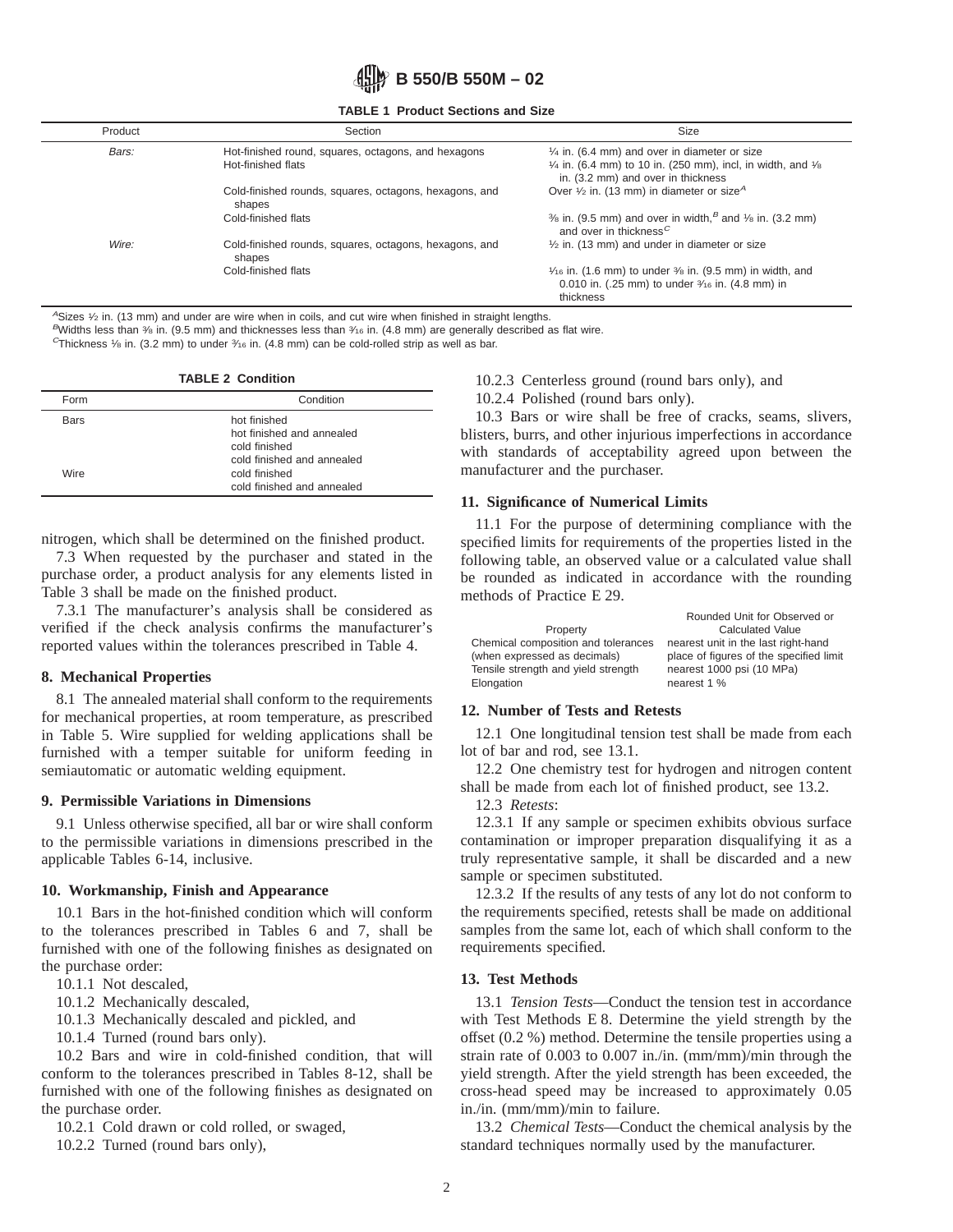#### **TABLE 3 Chemical Requirements<sup>A</sup>**

| Element                  | Composition, % |                |               |  |
|--------------------------|----------------|----------------|---------------|--|
|                          | Grades R60702  | Grades R60704  | Grades R60705 |  |
| Zirconium + hafnium, min | 99.2           | 97.5           | 95.5          |  |
| Hafnium, max             | 4.5            | 4.5            | 4.5           |  |
| $lron + chromium$        | $0.2$ max      | $0.2$ to $0.4$ | $0.2$ max     |  |
| Tin                      | $\cdots$       | 1.0 to $2.0$   | $\cdots$      |  |
| Hydrogen, max            | 0.005          | 0.005          | 0.005         |  |
| Nitrogen, max            | 0.025          | 0.025          | 0.025         |  |
| Carbon, max              | 0.05           | 0.05           | 0.05          |  |
| Niobium                  | $\cdots$       | $\cdots$       | 2.0 to 3.0    |  |
| Oxygen, max              | 0.16           | 0.18           | 0.18          |  |

ABy agreement between the purchaser and the manufacturer, analysis may be required and limits established for elements and compounds not specified in the table of chemical composition.

#### **TABLE 4 Permissible Variation in Check Analysis Between Different Laboratories**

| Element           | Permissible Variation in<br>Product Analysis, % |  |  |
|-------------------|-------------------------------------------------|--|--|
| Hydrogen          | 0.002                                           |  |  |
| Nitrogen          | 0.01                                            |  |  |
| Carbon            | 0.01                                            |  |  |
| Hafnium           | 0.1                                             |  |  |
| $lron + chromium$ | 0.025                                           |  |  |
| Tin               | 0.05                                            |  |  |
| Niobium           | 0.05                                            |  |  |
| Oxygen            | 0.02                                            |  |  |

#### **TABLE 5 Tensile Requirements<sup>A</sup>**

|                                                     |          | Grades   |          |
|-----------------------------------------------------|----------|----------|----------|
|                                                     | R60702   | R60704   | R60705   |
| Tensile Strength, min, ksi (MPa)                    | 55 (380) | 60 (415) | 80 (550) |
| Yield Strength, min, ksi (MPa)                      | 30(205)  | 35(240)  | 55 (380) |
| Elongation in 2 in. or 50 mm min, $\%$ <sup>B</sup> | 16       | 14       | 16       |

<sup>A</sup>For bar only.

BWhen a sub-size specimen is used, the gage length shall be as specified in Test Methods E 8 for the specimen.

**TABLE 6 Dimensional Tolerances for Hot-Finished Rounds, Squares, Octagons, and Hexagons**

| Specified Size, in. (mm)   | Variation in<br>Size, in. (mm) | Out of Round,<br>Out of Square, in. (mm) |
|----------------------------|--------------------------------|------------------------------------------|
| $Up-0.500(13)$             | $+0.030 -0 (+0.75)$            | 0.025(0.64)                              |
| Over 0.500-1.000 (13-25)   | $+0.050 -0 (+1.3)$             | 0.040(1)                                 |
| Over 1.000-2.000 (25-50)   | $+0.070 -0 (+1.8)$             | 0.060(1.5)                               |
| Over 2.000-4.000 (50-100)  | $+0.150 -0 (+3.8)$             | 0.080(2)                                 |
| Over 4.000-6.000 (100-150) | $+0.250 -0 (+6.4)$             | 0.100(2.5)                               |

#### **14. Inspection**

14.1 The manufacturer shall inspect the material covered by this specification prior to shipment and, on request, shall furnish the purchaser with certificates of test. If so specified in the purchase order, the purchaser or his representative may witness the testing and inspection of the material at the place of manufacture. In such cases the purchaser shall state in his purchase order which tests he desires to witness. The manufacturer shall give ample notice to the purchaser as to the time and place of the designated tests. If the purchaser's representative does not present himself at the time agreed upon for the testing, the manufacturer shall consider the requirement for purchaser's inspection at the place of manufacture to be waived.

14.2 The manufacturer shall afford the inspector represent-

**TABLE 7 Dimensional Tolerances in Hot-Rolled Flat Bars**

| Thickness, in. (mm)         | Variation in<br>Thickness, in. (mm) | Variation in Width, <sup>A</sup><br>in. $(mm)$ |
|-----------------------------|-------------------------------------|------------------------------------------------|
| $Up-0.150(3.8)$             | $+0.020 -0 (+0.5)$                  | $\frac{1}{8}$ -0 (3.2)                         |
| Over 0.150-0.250 (3.8-6.3)  | $+0.030 -0 (+0.75)$                 | $5/32 -0(4.0)$                                 |
| Over 0.250-0.350 (6.3-8.9)  | $+0.040 -0 (+1.0)$                  | $\frac{3}{16}$ -0 (4.8)                        |
| Over 0.350-0.450 (8.9-11.4) | $+0.050 -0 (+1.3)$                  | $\frac{7}{32}$ -0 (5.6)                        |
| Over 0.450-0550 (11.4-14)   | $+0.070 -0 (+1.8)$                  | B                                              |
| Over 0.550-1.500 (14-38)    | $+0.080 -0 (+2.0)$                  | B                                              |
| Over 1.500 (38)             |                                     | $\overline{B}$                                 |

<sup>4</sup> For bars sheared from plate, width tolerances shall be as follows: <sup>B</sup>Depends on size and quantity ordered.

|                                  | Width Tolerances, in. (mm) |                      |  |
|----------------------------------|----------------------------|----------------------|--|
| Specified Thickness, in.<br>(mm) | Over                       | Under                |  |
| Over 0.100-0.150                 | $\frac{1}{16}$ (1.6)       | $\frac{1}{16}$ (1.6) |  |
| Over 0.150-0.250                 | $5/64$ (2.0)               | $5/64$ (2.0)         |  |
| Over 0.250-0.350                 | $3/32$ (2.4)               | $3/32$ (2.4)         |  |
| Over 0.350-0.450                 | $\frac{7}{64}$ (2.8)       | $\frac{7}{64}$ (2.8) |  |
| Over 0.450-0.550                 | (3.2)<br>$\frac{1}{8}$     | $\frac{1}{8}$ (3.2)  |  |
| Over 0.550-0.650                 | $5/32$ (4.0)               | $5/32$ (4.0)         |  |

#### **TABLE 8 Permissible Variations in Sectional Dimensions for Cold-Finished Bars in Rounds, Hexagons, Octagons, and Squares**

| Specified Size, in. (mm)        |              |                 | Permissible Variation, in. <sup>4</sup> (mm) |  |  |
|---------------------------------|--------------|-----------------|----------------------------------------------|--|--|
|                                 |              | Over            | Under                                        |  |  |
|                                 |              | Rounds          |                                              |  |  |
| Over $1/2-1$ , incl             | $(13 - 25)$  | 0.002<br>(0.05) | 0.002<br>(0.05)                              |  |  |
| $1 - 1\frac{1}{2}$ , excl       | $(25 - 38)$  | 0.0025(0.06)    | 0.0025(0.06)                                 |  |  |
| 11/2-4, incl <sup>B</sup>       | $(38 - 100)$ | 0.003<br>(0.08) | 0.003<br>(0.08)                              |  |  |
| Hexagons, Octagons, and Squares |              |                 |                                              |  |  |
| Over $1/2-1$ , incl             | $(13 - 25)$  | O               | 0.004(0.10)                                  |  |  |
| Over 1-2, excl                  | $(25 - 50)$  | 0               | $0.006$ $(0.15)$                             |  |  |
| Over 2-3, incl                  | $(50 - 75)$  | 0               | $0.008$ $(0.20)$                             |  |  |
| Over 3                          | (75)         |                 | 0.010(0.25)                                  |  |  |

<sup>A</sup>When it is necessary to heat treat or heat treat and pickle after cold finishing, because of special hardness or mechanical property requirements, tolerances are double those shown in the table.

 $B$ For permissible variations on sizes over 4 in. (100 mm) the manufacturer should be consulted.

ing the purchaser, without charge, all reasonable facilities to satisfy him that the material is being furnished in accordance with this specification. This inspection shall be so conducted as not to interfere unnecessarily with the operation of the works.

#### **15. Rejection**

15.1 Rejection for failure of the material to meet the requirements of this specification shall be reported to the manufacturer within 60 calendar days from the receipt of the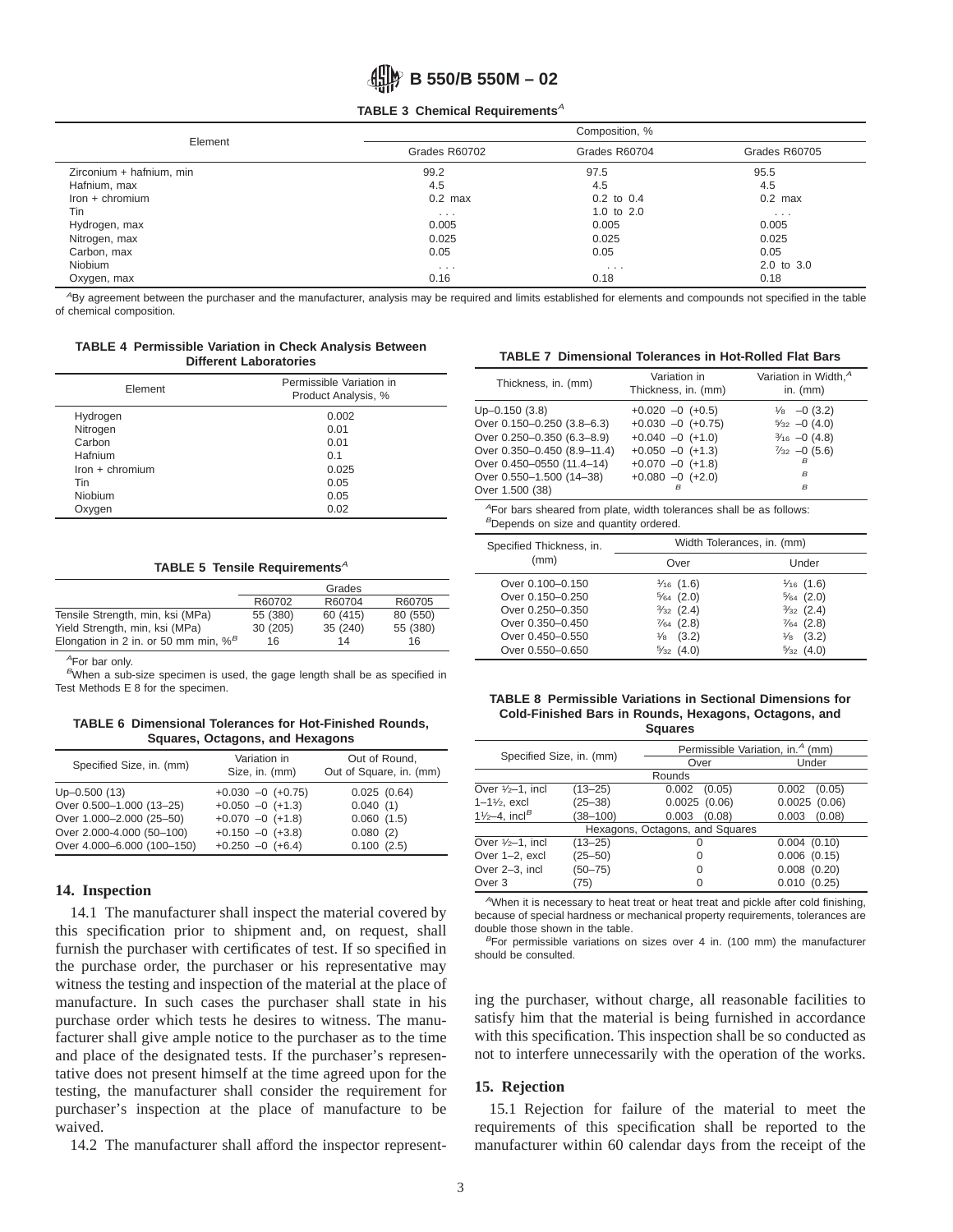# **B 550/B 550M – 02**

#### **TABLE 9 Permissible Variations in Width and Thickness for Cold-Finished Bars in Flats**

|                                                           |              | Permissible Variations in Width for                       |             |  |
|-----------------------------------------------------------|--------------|-----------------------------------------------------------|-------------|--|
| Width, in. (mm)                                           |              | Thicknesses Given, Over and Under,                        |             |  |
|                                                           |              | in. $A$ (mm)                                              |             |  |
|                                                           |              | $\frac{1}{4}$ (6.4) and under<br>Over $\frac{1}{4}$ (6.4) |             |  |
|                                                           |              | Width                                                     |             |  |
| $3/8 - 1$ , incl                                          |              | 0.004(0.10)                                               | 0.002(0.05) |  |
| Over 1-2, incl                                            |              | 0.006(0.15)                                               | 0.003(0.08) |  |
| Over 2-3, incl                                            |              | 0.008(0.20)                                               | 0.004(0.10) |  |
| Over $3-4\frac{1}{2}$ , incl <sup>B</sup>                 |              | 0.010(0.25)                                               | 0.005(0.13) |  |
| <b>Thickness</b>                                          |              |                                                           |             |  |
| Thickness, in. (mm)                                       |              | Permissible Variations in Thickness                       |             |  |
|                                                           |              | Over and Under, in. <sup>4</sup> (mm)                     |             |  |
| $1/8 - 1$ , incl                                          | $(3.2 - 25)$ | 0.002(0.05)                                               |             |  |
| Over 1-2, incl                                            | $(25 - 50)$  | 0.003(0.08)                                               |             |  |
| Over 2-3, incl                                            | $(50 - 75)$  |                                                           | 0.004(0.10) |  |
| Over $3-4\frac{1}{2}$ , incl <sup>B</sup><br>$(75 - 115)$ |              | 0.005(0.13)                                               |             |  |

<sup>A</sup>When it is necessary to heat treat and pickle after cold finishing, because of hardness or mechanical property requirements, tolerances are double those shown in the table.

 $B$ For permissible variations on widths and thicknesses over 4 $1/2$ in. (115 mm) the manufacturer should be consulted.

material by the purchaser. Unless otherwise specified, rejected material may be returned to the manufacturer at the manufacturer's expense, unless the purchaser receives, within three weeks of the notice of rejection, other instructions for disposition.

## **16. Certification**

16.1 A producer or supplier shall furnish the purchaser with a certificate that the material was manufactured, sampled, tested, and inspected in accordance with this specification and has been found to meet the requirements. The certificate shall include a report of the test results.

## **17. Referee**

17.1 In the event of disagreement between the manufacturer and the purchaser on the conformance of the material to the requirements of this specification or any special test specified by the purchaser, a mutually acceptable referee shall perform the tests in question. The results of the referee's testing shall be used in determining conformance of the material to this specification.

## **18. Product Marking**

18.1 Each bundle, box, or coil shall be marked or tagged

|  |           | <b>TABLE 10 Permissible Variations in Sectional Dimensions for</b> |  |
|--|-----------|--------------------------------------------------------------------|--|
|  | Wire $^A$ |                                                                    |  |

|                                                                                                      | Permissible Variation, in. (mm) |                    |              |                    |  |  |
|------------------------------------------------------------------------------------------------------|---------------------------------|--------------------|--------------|--------------------|--|--|
| Specified Size, in. (mm)                                                                             | Over                            |                    | Under        |                    |  |  |
| Drawn, Centerless Ground, Centerless Ground and Polished<br>Round Wire, and Square Wire <sup>B</sup> |                                 |                    |              |                    |  |  |
| $\frac{1}{2}$ (13)                                                                                   | 0.002                           | (0.05)             | 0.002        | (0.05)             |  |  |
| Under $\frac{1}{2} - \frac{5}{16}$ , incl (13-18)                                                    | 0.0015(0.04)                    |                    | 0.0015(0.04) |                    |  |  |
| Under 5/16-0.044, incl (8-1.1)                                                                       | 0.001                           | (0.025)            | 0.001        | (0.025)            |  |  |
| Under 0.044-0.033, incl (1.1-0.8)                                                                    | $0.0008$ $(0.020)$              | $0.0008$ $(0.020)$ |              |                    |  |  |
| Under 0.033-0.024, incl (0.8-0.6)                                                                    | $0.0005$ $(0.013)$              |                    |              | $0.0005$ $(0.013)$ |  |  |
| Under 0.024-0.012, incl (0.6-0.3)                                                                    | $0.0004$ $(0.010)$              |                    |              | $0.0004$ $(0.010)$ |  |  |
| Under 0.012-0.008, incl (0.3-0.2)                                                                    | $0.0003$ $(0.008)$              |                    |              | $0.0003$ $(0.008)$ |  |  |
| Under 0.008-0.007, incl (0.2-1.8)                                                                    | $0.0002$ $(0.005)$              |                    |              | $0.0002$ $(0.005)$ |  |  |
| Under 0.007-0.00476, incl (0.18-0.12)                                                                | $0.0002$ $(0.005)$              |                    |              | $0.0002$ $(0.005)$ |  |  |
| Under 0.00476-0.003, incl (0.12-0.08)                                                                | $0.0001$ $(0.003)$              |                    |              | $0.0001$ $(0.003)$ |  |  |
| Drawn Wire in Hexagons and Octagons <sup>C</sup>                                                     |                                 |                    |              |                    |  |  |
| $\frac{1}{2}$                                                                                        | 0                               |                    | 0.004        | (0.10)             |  |  |
| Under $\frac{1}{2}$ - $\frac{5}{16}$ , incl                                                          | 0                               |                    | 0.003        | (0.08)             |  |  |
| Under 5/16-1/8, incl                                                                                 | 0                               |                    | 0.002        | (0.05)             |  |  |
| Wire for Which the Final Operation is a Surface Treatment to Remove Scale or<br>Drawing Lubricant    |                                 |                    |              |                    |  |  |
| 1/2                                                                                                  | 0.004                           | (0.10)             | 0.004        | (0.10)             |  |  |
| Under 1/2-5/16, incl                                                                                 | 0.003                           | (0.08)             | 0.003        | (0.08)             |  |  |
| $\cdots$ $\cdots$ $\cdots$                                                                           |                                 | (0.000)            |              | (0.000)            |  |  |

| Under 1/2-5/16, incl    | $0.003$ $(0.08)$ | $0.003$ $(0.08)$ |
|-------------------------|------------------|------------------|
| Under 5/16-0.044, incl  | $0.002$ $(0.05)$ | $0.002$ $(0.05)$ |
| Under 0.044-0.033, incl | 0.0013(0.03)     | 0.0013(0.03)     |
| Under 0.033-0.024, incl | 0.0008(0.02)     | 0.0008(0.02)     |
|                         |                  |                  |

<sup>A</sup>Manufacturers should be consulted for all tolerances for half-round, oval, and half-oval wires.

 $B$ The maximum out-of-round tolerance for round wire is one half of the total size tolerance shown in the above table.  $<sup>c</sup>$ Dimensions are across flats.</sup>

legibly and conspicuously with the purchase order or contract number, manufacturer's private identification mark, the ASTM designation, the grade, size, ingot number, and gross, net, and tare weights.

## **19. Packaging and Package Marking**

19.1 All material shall be boxed, crated, banded on skids, or bundled in such a manner as to assure safe delivery to its destination when properly transported by common carrier.

#### **20. Keywords**

20.1 bar; wire; zirconium; zirconium alloy